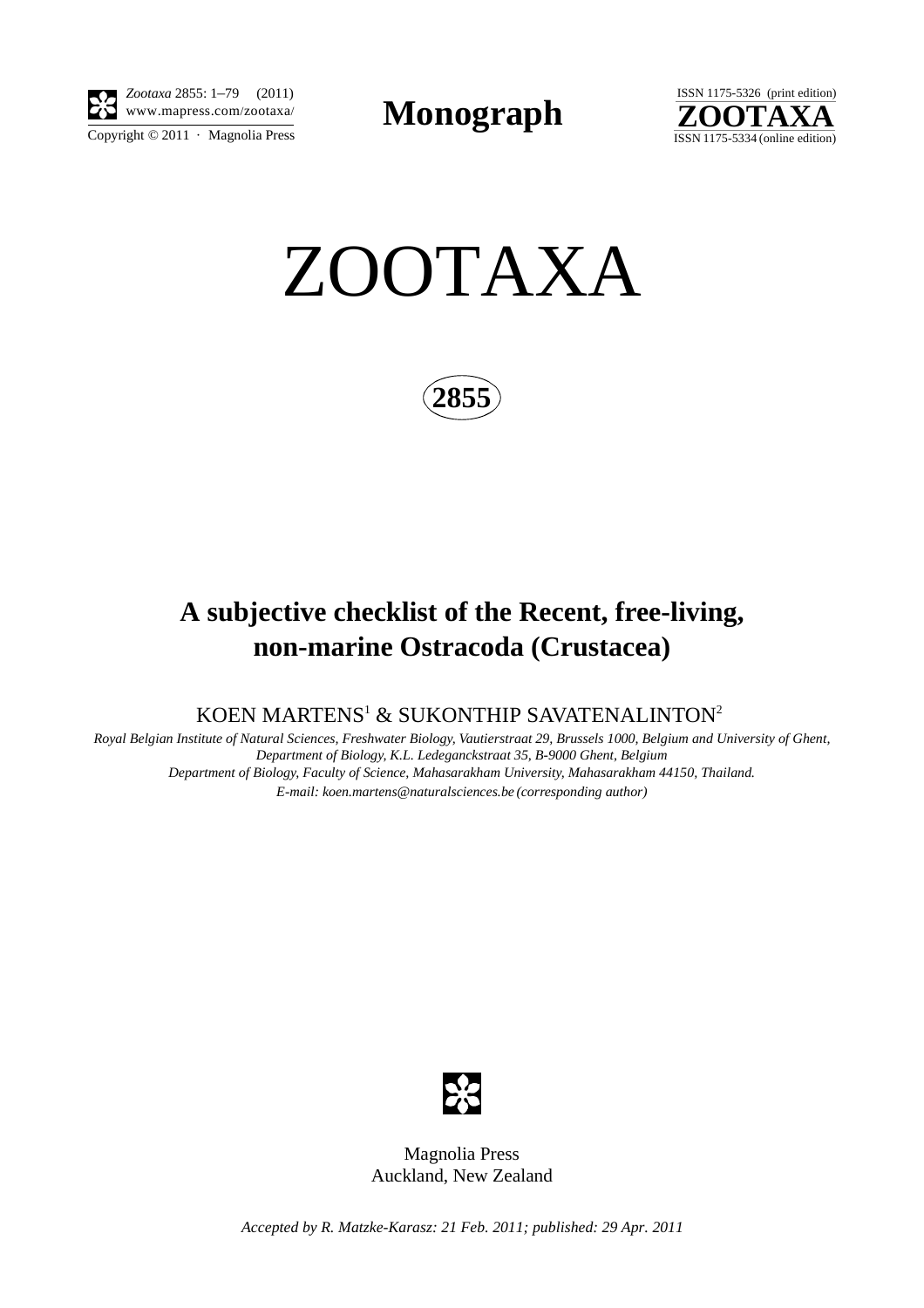## KOEN MARTENS & SUKONTHIP SAVATENALINTON **A subjective checklist of the Recent, free-living, non-marine Ostracoda (Crustacea)** (*Zootaxa* 2855)

79 pp.; 30 cm. 29 Apr. 2011 ISBN 978-1-86977-671-8 (paperback) ISBN 978-1-86977-672-5 (Online edition)

FIRST PUBLISHED IN 2011 BY Magnolia Press P.O. Box 41-383 Auckland 1346 New Zealand e-mail: zootaxa@mapress.com http://www.mapress.com/zootaxa/

### © 2011 Magnolia Press

All rights reserved.

No part of this publication may be reproduced, stored, transmitted or disseminated, in any form, or by any means, without prior written permission from the publisher, to whom all requests to reproduce copyright material should be directed in writing.

This authorization does not extend to any other kind of copying, by any means, in any form, and for any purpose other than private research use.

ISSN 1175-5326 (Print edition) ISSN 1175-5334 (Online edition)